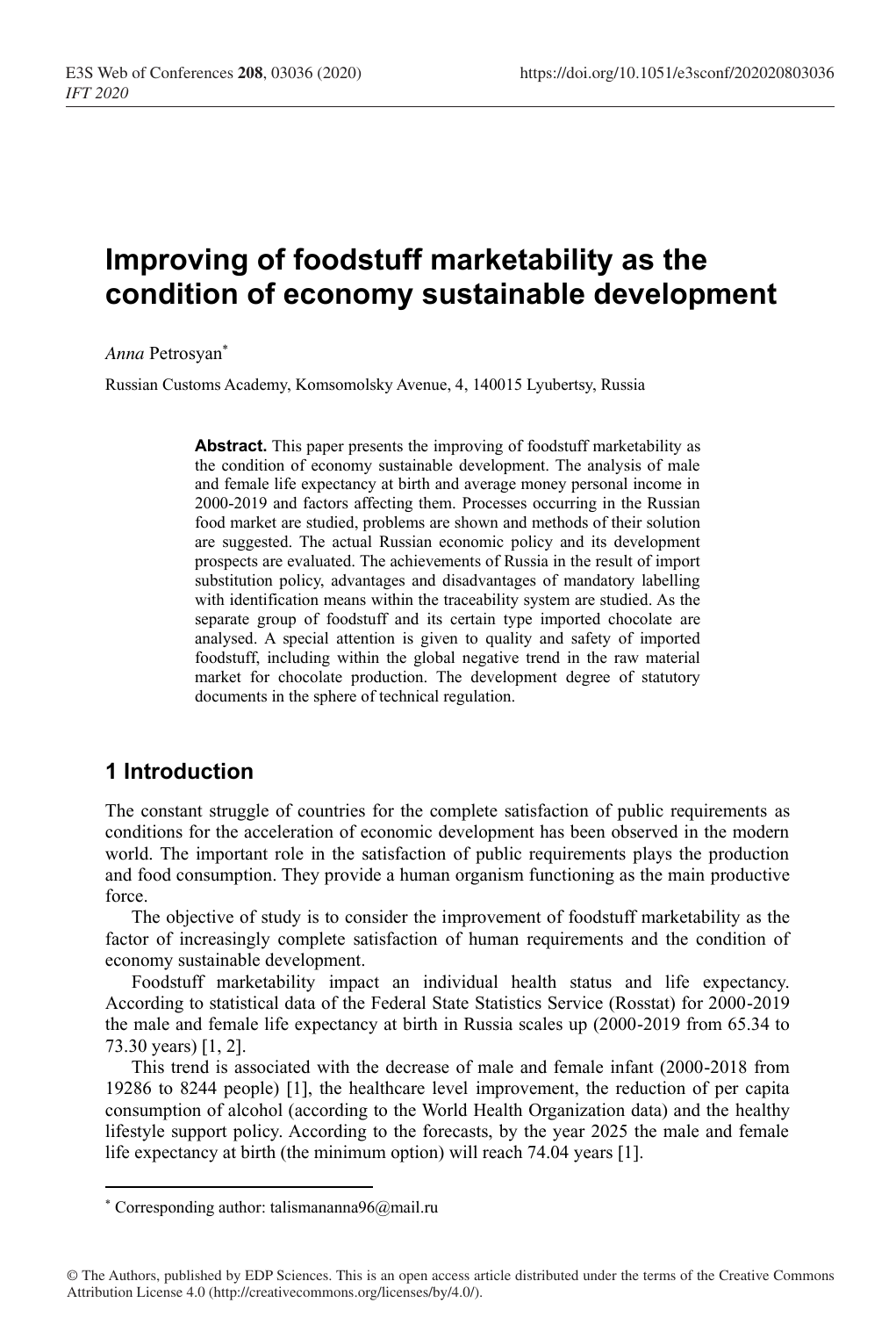However, Russia lags in terms of life expectancy behind advanced countries, for example, Belgium (2015 – 78.5 years), the Republic of Korea (2016 – 79.3 years), Canada  $(2013-2015 - 79.8 \text{ years})$  by an average of 8-10 years [1]. For this reason, the improving of food availability and its' quality improvement still remains an important task.

The life expectancy is affected by a host of factors. Finnish scientists discovered that main reasons for the reduction in life expectancy are smoking (vicious habits), diabetes, stressful situations and stress coping, physical activity and nutrition [3].

Many researches emphasise that the human diet is the basis for human health; allows to support immunity, affect human mental and emotional state. Thus, the vast consumption of fruits and vegetables extends the life expectancy by 1.4 and 0.9 years, correspondingly [3].

The Strategy for Improving the Quality of Foodstuff in the Russian Federation until 2030 [4] (The Strategy) is focused on the provision of adequate nutrition, disease prevention, the growth of life expectancy and improvement of the population quality of life, the stimulation of production development and market access of proper quality foodstuff.

One of the Strategy expected results is the improving of foodstuff marketability upon preservation of its availability for population [4]. The successful and simultaneous fulfillment of two mentioned conditions involves certain difficulties for manufacturers and the state as the product quality improvement is usually accompanied by the increase of its value for a consumer.

The Rosstat statistic data for 2000-2019 [1, 2] testify to the growth of citizen material welfare. A slight raise of nominal average money personal income was observed especially after 2014: the growth rate: 2-4% per year (2014-2019 – from 27412 to 35249 RUB). However, the growth comes against the inflation rate attributable to foodstuff (3-7% per year). It follows that the real personal income remains at the same low level and decrease further in certain periods.

The inflation consequences in food industry are stronger as foodstuff are vital goods and the population spends on its purchase approximate third part of expenses. The 2020 pandemic resulted in the drop of Russians' purchasing power and the orientation to low price segment products and consequently low-quality goods.

The existing situation puts the problem point-blank for consumer which merchandises to choose and what quality would it be. Moreover, being oriented to its incomes, a consumer more often prefers cheaper products that results in the unbalanced nutrition and development of various diseases and the reduction of life expectancy.

Let us consider processes occurring in the Russian food market, discover issues and propose methods for their solution. As the separate group of foodstuff and its certain type imported chocolate are analysed. This choice is derived from high rates of good range extension, in particular, the appearance of chocolate with marmalade, salt, truffles, mint, tea, etc.; changes in raw material quality and manufacturing processes. It results in the transformation of product marketability, namely, its quality.

#### **2 Materials and Methods**

The study information base is the statistical data of the Federal State Statistics Service, information of analytical media and news agencies, national and supranational regulation in sphere of technical regulation, Russian and foreign scholarly opinions and results of their studies in sphere of life expectancy and food goods quality control.

The basis of research methodology consists of methods of system and comparative analysis, synthesis, methods for study of economic phenomena dynamics and structure.

## **3 Analysis of Processes Occurring in the Russian Food Market**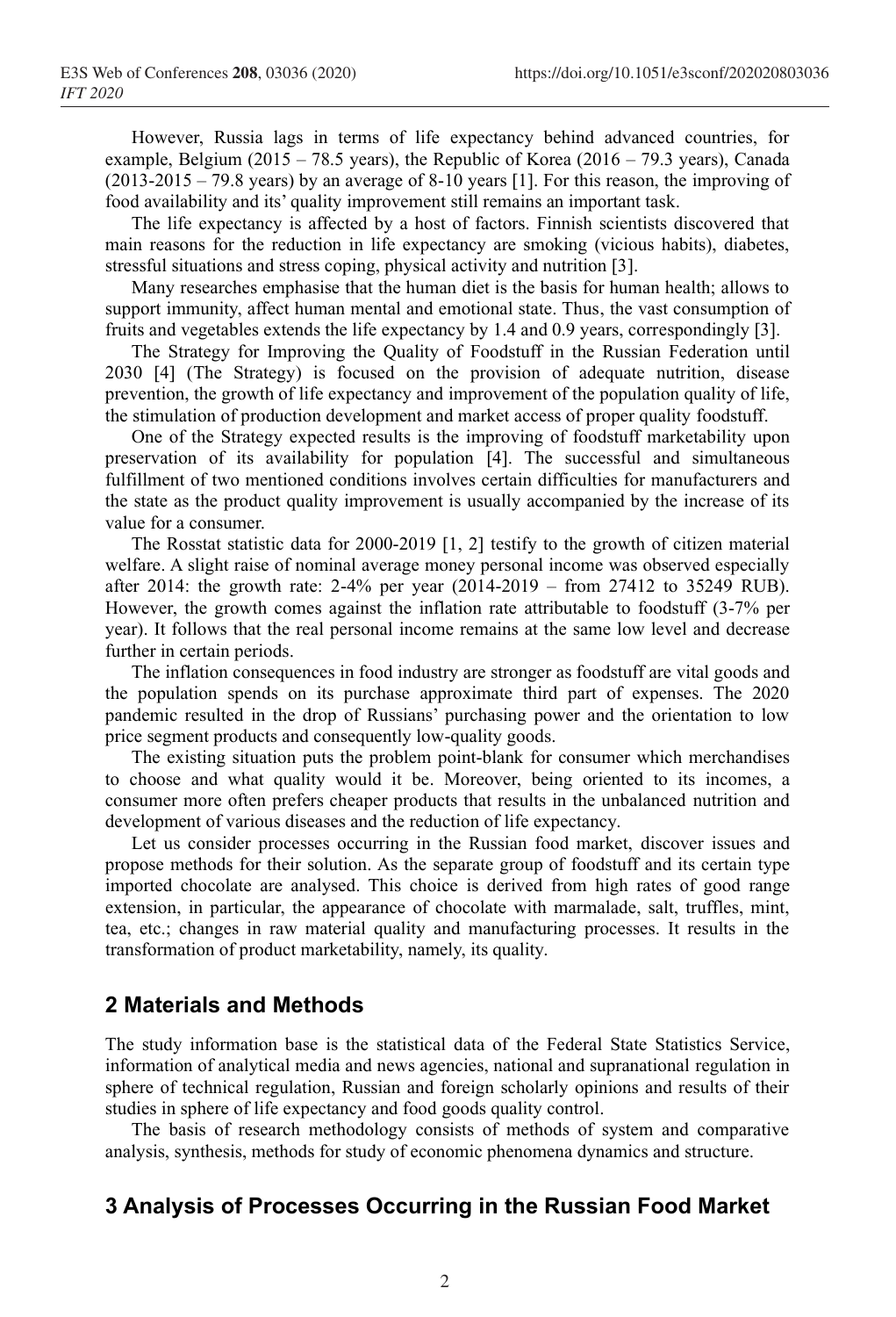Evaluating the modern economic policy of Russia and its development prospects it should be noted that there are two prioritized sectors of food industry: the production and export of foodstuff. Within 20 years the Russian food industry has pushed on to the next level. The poultry and meat production output has improved to  $\overline{5}$  million t/year; manufacturing techniques of unconventional products: hothouse vegetables, apples, pears and field mushrooms are used, and the export of the latter is observed [5]. The Strategy for Development of State Customs Agency of the Russian Federation until 2030 places an emphasis on the export development, the growth of goods with high-added value share in its' structure and the competitive growth on Russian products on the foreign markets [6].

However, the focus of main financial, labour and material resources of the country on the national good production ramp-up and the stimulation of its export in order to strengthen Russian positions on the international stage results in the less attention to imported products, including the control of its quality. Consequently, the National Security issue is thrown into sharp relief within the protection of national market against the import of low-quality, insecure and adulterated goods; and the issue hasn't been solved in the full scope yet.

More worryingly is that the manufacturing of national goods to be exported uses other component ratio and technologies than the manufacturing of domestic merchandises (for example, ingredients of "Alyonka" milk chocolate to be exported to China differ from the same chocolate that can be purchased in Russian retail shops by whole milk powder and cocoa butter weight ratio and the absence of food additives and flavourings). In materials of Federal Center for Development of Agricultural Product Export of the Ministry of Agriculture of the Russian Federation (FC "Agroexport") was noted that the demand for chocolate will continue to grow with simultaneous transition from quantity to quality: Chinese consumers willingly purchase high-quality merchandises with more qualitative ingredients, improved flavor characteristics and attractive package [7]. Thus, the exported foodstuff shall have the higher quality and consequently is less threatening for human life and health, while the quality assessment and control of imported and domestic merchandises take a back seat.

If achievements of Russia in the result of agricultural import substitution policy, particularly for grain and grain processing merchandises are considered, then production and export processes were organized successfully also due to the technical modernization and the implementation of national programmes for agriculture development [5]. However, there are natural raw materials that require huge expenses to be grown due to climatic and geographical conditions of Russia and practically impossible. Such fact confirms the strong country dependance from import supplies. Such raw materials for chocolate production are cocoa beans and cocoa butter. The current situation is made worse by drought, ageing and diseases of cacao trees and the consequent decrease of their cropping capacity [8] resulting in lack of raw materials and rise of their value, while the global demand for cocoa beans grows annually, especially in Asian countries. For Russia, as well as for other large global exporters of chocolate such situation will become critical.

The global negative trend of chocolate raw material market to a certain extent served as the prerequisite for searching an alternative to coca beans and coca oil by such countries, in order to support the required level of production output and export. The cocoa butter substitutes are increasingly used for chocolate production, such as palm oil and its derivatives, rape seed oil, coconut oil, shea butter, etc. that are way below cocoa butter by value and consumer properties and consequently afflict damage to human health and affect the life expectancy [9, 10].

In order to effectively control the quality and safety of imported foodstuff requirements to organoleptic, physical and chemical, microbiological and other indicators established by regulations shall comply with amendments attributable to dynamically developing goods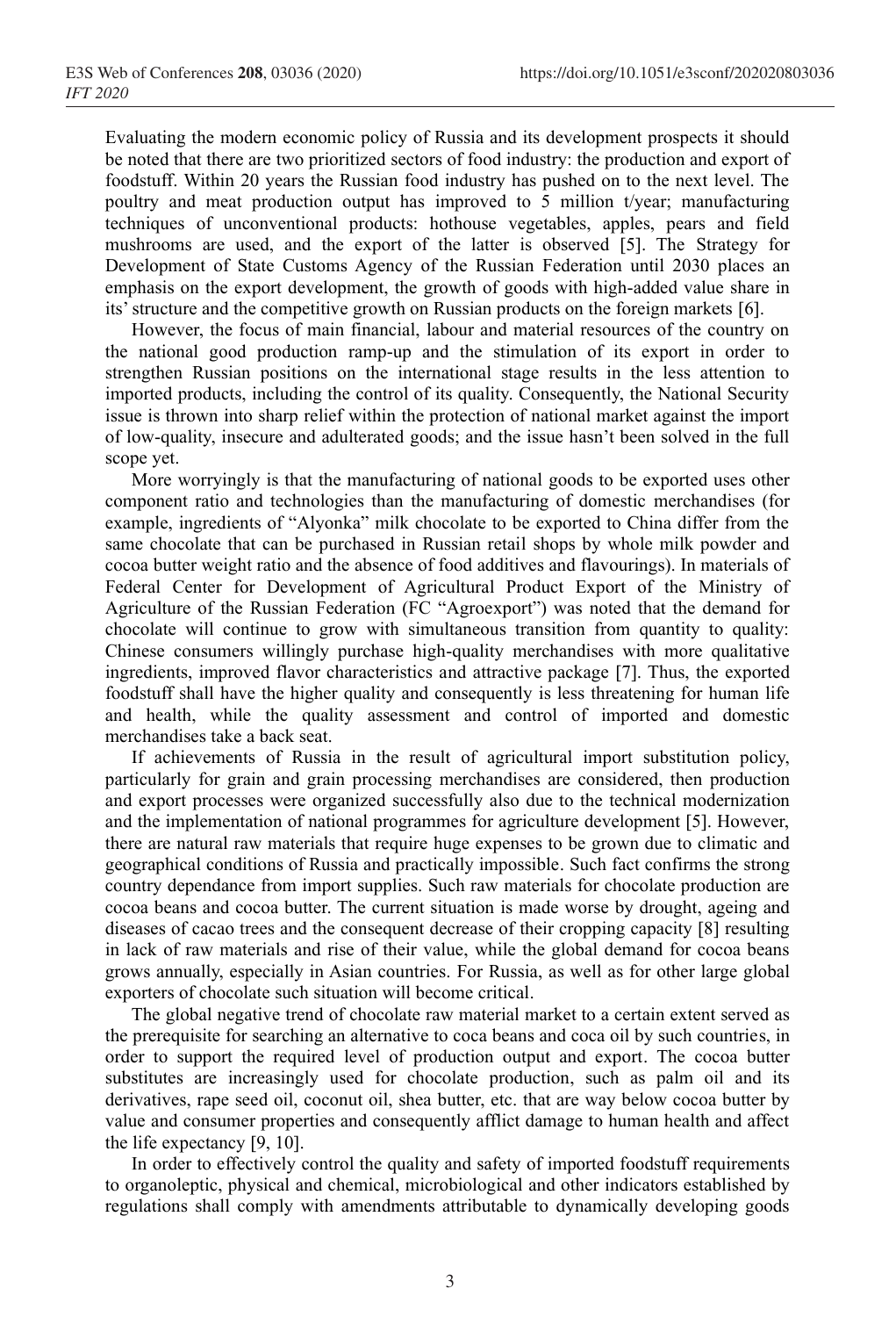market that isn't happening. The primary document in sphere of technical regulation for issuance of certificates and declarations of conformity is the Technical Regulations of Eurasian Economic Union (TR EEU). The chocolate and its semi-merchandises are still the group of goods for which such document hasn't developed yet.

If the issue is considered globally, then at the moment the statutory document regulating the conceptual framework of organoleptic, physical and chemical, microbiological and other indicators the compliance of which is mandatory for production and indicates distinctive features of certain type of goods.

If there is no TR EEU for the certain group of products, the requirements indicated in the TR EEU 021/2011 "On Food Safety" (TR EEU 021/2011) [11] and establishing general indicators. Such indicators don't allow to completely assess the safety of chocolate and its semi-merchandises in general and their certain types having individual specifications and properties.

In accordance with cl. 1 and cl. 2 of Article 23 TR EEU 021/2011 the confectionery, including chocolate shall be subject to the conformity declaring by taking on the choice of the applicant's declaration on the basis of their ow n evidence and (or) the evidence obtained with the participation of a third party [11].

In spite of the short application of TR EEU 021/2011, it shall be amended as follows:

1. To approve safety indicators not only for raw materials, but also for finished products [5].

2. Recognize the obligatory certification for all foodstuff as the form of conformance confirmation.

For import of any foodstuff the compliance of Technical Regulations of Eurasian Economic Union 029/2012 "Safety Requirements for Food Additives, Flavourings, and Technological Aides" requirements shall be confirmed (TR EEU 029/2012) [12]. Such TR EEU contains reasonably large list of food additives permitted for food production, hygienic standards for application of glazing agents, acids and acidity regulators, preservatives, flavor intensifiers, stabilizers, emulsifiers, fillers, thickeners, etc.; and safety requirements for flavorings. Changes in manufacturing processes introduced by manufacturers are about the use of mentioned components in the composition of foodstuff instead of natural component and in the greater amount than several years ago. The consumption of artificial additives results in the irreversible effect for human health. The improvement of TR EEU 029/2012 is in the reduction of permitted additives' list and tightening of hygienic standards.

Since 2016 the traceability system has been actively and successfully developed in Russia. The main advantage of mandatory labeling within the traceability mechanism is in the possibility to control all operations with goods starting from the importation to the customs territory of the Eurasian Economic Union (EEU) to the transfer to consumer. Such system ensures the market transparency, facilitates the reduction of counterfeit sales, simplification of customs control, etc.

However, the mandatory labelling with identification means doesn't solve the issue of food product safety and quality control. The manufacturer individually provides commodity information, which accuracy isn't verified by the system, i.e. a compound chocolate bar as chocolate, while its composition won't comply with chocolate requirements. Thus, inaccurate information about the product will be included into digital code and a consumer purchases the merchandise with consumer properties that are not able to satisfy consumer's needs in full scope.

It is planned to apply the labelling system to all groups of goods by 2024. Within the framework of such activities it is strategically to develop an electronic form for provision of commodity information. It shall contain the information according to the TR EEU requirements for the certain product indicated by the manufacturer and allow to define the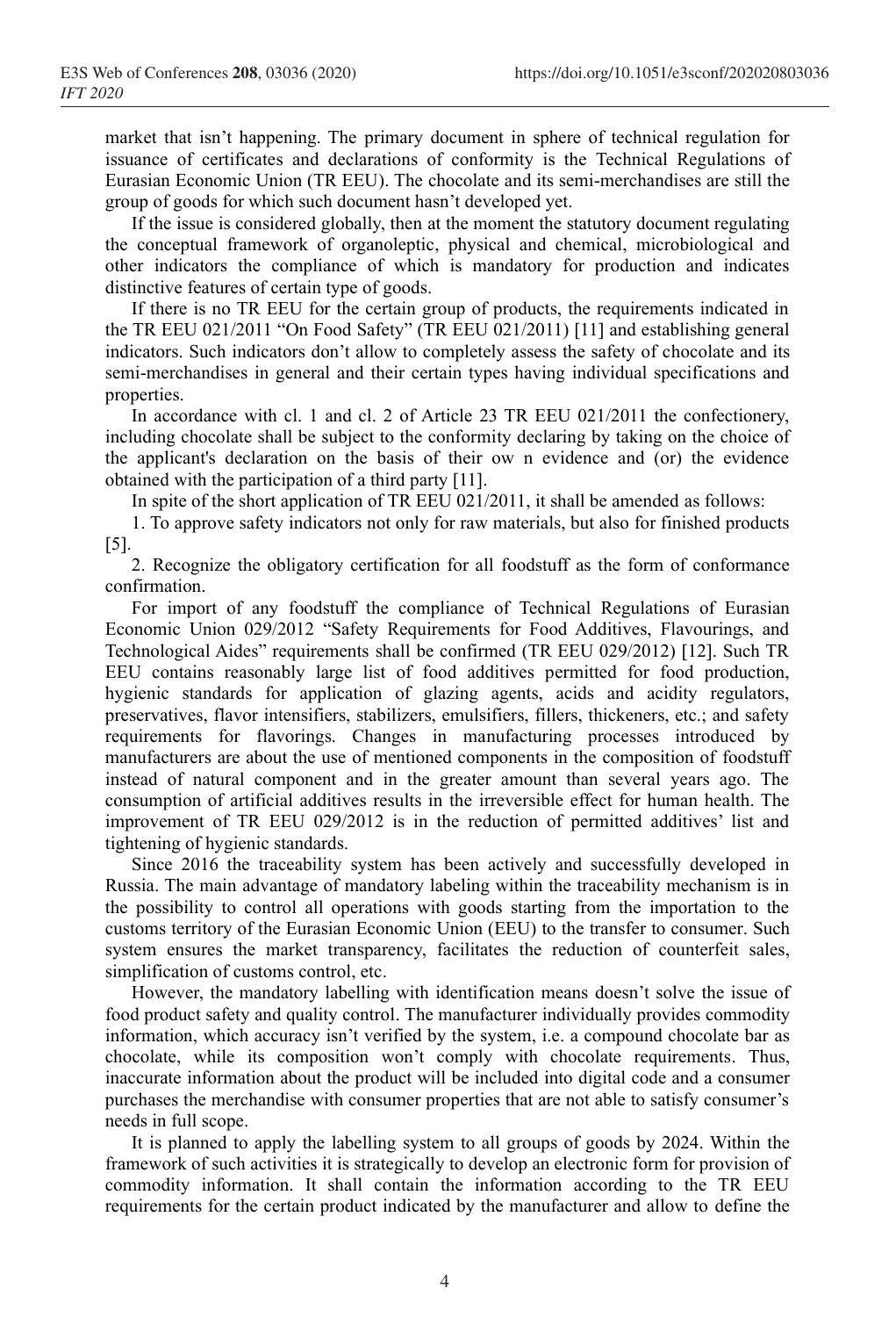specific designation on the basis of commodity composition. The form is designed to eliminate the possibility to provide inaccurate information and control the product quality prior to its entry to market.

In addition, such form will control the provision of information in full scope (name, composition, quantity of products, date of manufacture, expiry date, etc.). The information in electronic form will be formed as an enquiry for the digital code obtaining and sent to the system.

Thus, it is required to developed the mechanism allowing to improve the quality of foodstuff upon the preservation of its availability for population. Concurrently it is essential to increase the general welfare level.

The creation of concept and adopting the policy of personal money income raise for every human and general population, the improvement of food product quality are prime objectives for economy sustainable development.

## **4 Conclusions**

The life expectancy at birth is the comprehensive indicator of public health level and the country social and economic development. It depends also from the quality of consumed domestic and imported foodstuff.

Low incomes don't allow the population to purchase the expensive goods of higher quality. Such issue can be solved by manufacturing of products with high-added value and the added value distribution in accordance with the accomplished labour.

One of the state long-run objectives is the growth of high-quality foodstuff' share in the food market structure, including imported goods. The measures taken will assist the public health gain and the consequent development of labour productivity, further economic growth and the national economy sustainability.

It requires to:

1. Pay special attention, primarily, to the food product quality consumed in the domestic market, including imported products, in order to protect the public against low-quality and dangerous goods; and in the second instance – improve the quality of exported goods.

2. Consecutively and systematically update statutory documents in sphere of technical regulations based on changed provoked by the scientific and technological progress.

3. Amend TR EEU 021/2011 "On Food Safety" in relation to the establishment of safety indicators not only for raw materials, but also for finished products.

4. Recognize the obligatory certification for all foodstuff as the form of conformance confirmation.

5. Reduce the list of permitted additives and tighten hygienic standards for application of glazing agents, acids and acidity regulators, preservatives, flavor intensifiers, stabilizers, emulsifiers, fillers, thickeners, etc. in accordance with TR EEU 029/2012 "Safety Requirements for Food Additives, Flavourings, and Technological Aides".

6. Develop TR EEU for chocolate and its semi-merchandises specifying requirements to products in order to protect life and health of citizens and prevent actions confusing purchasers (consumers).

The key aspect is the introduction of obligatory indication in the food product composition to be labelled weight ratio of all components used in manufacturing.

7. Develop an electronic form for provision of commodity information and embed it in the existing goods traceability system in order to control foodstuff'safety and quality.

#### **References**